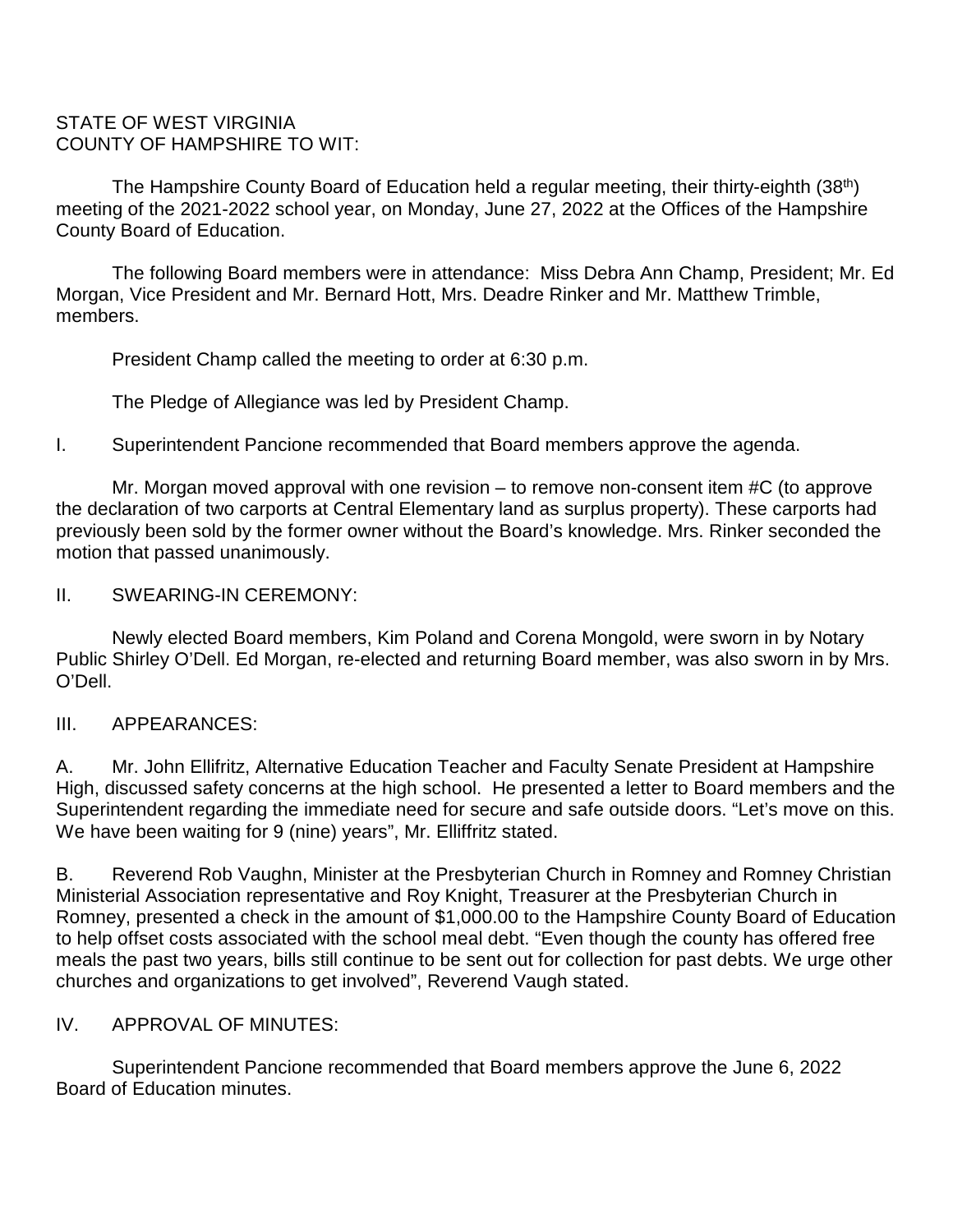Mr. Trimble moved approval with Mr. Hott seconding the motion that passed unanimously.

### V. INFORMATIONAL ITEM:

Board members were given the following informational item:

IRS mileage rate increases to 62.5 cents per mile effective July 1, 2022.

## VI. CONSENT AGENDA ITEM:

Superintendent Pancione recommended that Board members approve the following consent agenda items for finance:

## A. Finance Items:

Bills to be paid Budget revisions Transfer between funds Treasurer's Reports Earmark/designation of general fund carryover for fiscal year 2022 Substitute pay scale

Mr. Trimble moved approval with Mr. Morgan seconding the motion that passed unanimously.

Superintendent Pancione recommended that Board members approve the following consent agenda items for personnel:

#### B. Personnel Items:

- 1. Transfer and Employment of Professional Personnel:
	- a. Employ Christina Smailes-Smith as Grade 6 Teacher at Capon Bridge Middle (401-08) effective for the 2022-2023 school year.
	- b. Transfer Christopher Myers from long-term substitute for Special Education/Alternative Education Teacher at Capon Bridge Middle to Special Education/Alternative Education Teacher at Capon Bridge Middle (401-13) effective for the 2022-2023 school year.
	- c. Employ Josiah Bounds as Language Arts Teacher at Hampshire High (501-22) effective for the 2022-2023 school year.
	- d. Employ Kayla Shawen as Special Education Teacher at Capon Bridge Middle (401-54) effective for the 2022-2023 school year.
	- e. Transfer Julie Derham from Grade 3 Teacher at Springfield-Green Spring Elementary to Reading Specialist/Interventionist at Springfield-Green Spring Elementary (208-56) effective for the 2022-2023 school year.
	- f. Employ Zanna Connell as long-term substitute for Itinerant Art Teacher (001-57) effective for the 2022-2023 school year.
	- g. Employ Krista VIdetto as long-term substitute for Math Teacher at Capon Bridge Middle (401-60) effective for the 2022-2023 school year.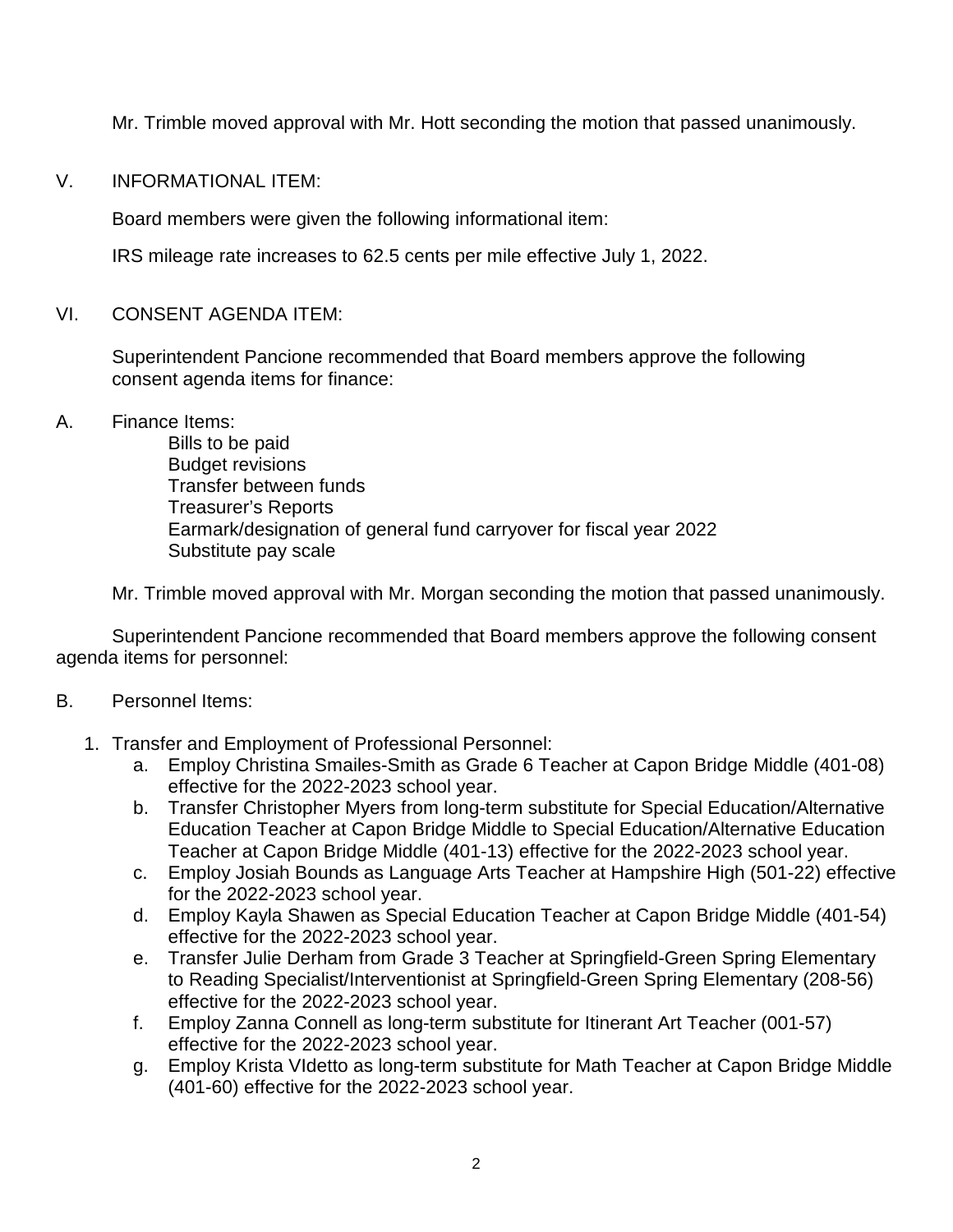- h. Employ Danielle Richardson as long-term substitute for Foreign Language: ASL Teacher at Hampshire High (501-68) effective for the 2022-2023 school year.
- i. Transfer Daniel Dorsch from Special Education Teacher at Capon Bridge Middle to Language Arts Teacher at Capon Bridge Middle (401-76) effective for the 2022-2023 school year.
- j. Employ Arianna Pownall as Special Education Teacher at Capon Bridge Middle (401- 77) effective for the 2022-2023 school year.
- k. Approve Suzette Bowen as Kindergarten Teacher at Springfield-Green Spring Elementary (208-80) effective for the 2022-2023 school year.
- l. Transfer Kimberly Parzych from English Teacher at Romney Middle to Grade 5 Teacher at Romney Elementary effective for the 2022-2023 school year.
- m. Transfer Robert Nixon from Grade 5 Teacher at Slanesville Elementary to Grade 4 Teacher at Slanesville Elementary (207-85) effective for the 2022-2023 school year.
- n. Transfer Michelle Poland from Grade 4/5 Teacher at Slanesville Elementary to Grade 5 Teacher at Slanesville Elementary (207-98) effective for the 2022-2023 school year.
- 2. Resignation and Retirement of Professional Personnel:
	- a. Approve the resignation of Jessica Amtower as Special Education Teacher at Hampshire High effective June 30, 2022.
	- b. Approve the resignation of Tara Michaels as School Nurse for Hampshire County Schools, effective June 30, 2022.
- 3. Transfer and Employment of Service Personnel:
	- a. Employ Edwin Hawk as School Bus Operator for Route SL4 (001-04) effective for the 2022-2023 school year.
	- b. Employ Cheyanne Bauer as Cafeteria Manager/Cook at Hampshire High (501-35) effective for the 2022-2023 school year.
	- c. Employ Christy Corbin as Itinerant Classroom Aide/Transportation Aide at Hampshire High (501-38) effective for the 2022-2023 school year.
	- d. Employ Melissa Rayner as Cook at Hampshire High (501-42) effective for the 2022- 2023 school year.
	- e. Transfer Ronald Spiker from Custodian at Hampshire High (evening shift) to Custodian at Hampshire High (501-43) effective for the 2022-2023 school year.
	- f. Employ John Anderson as Custodian at Romney Elementary (206-44) effective for the 2022-2023 school year.
- 4. Resignation and Retirement of Service Personnel:
	- a. Approve the resignation of Michael Parry, Custodian at Hampshire High, effective June 22, 2022.
	- b. Approve the resignation of Christian Cheshire as Classroom Aide at Springfield-Green Spring Elementary School effective June 30, 2022.
- 5. Transfer and Employment of Extracurricular Personnel:
	- a. Employ Sharon Ayers as Summer Sports Program Cook (X22-001-80) effective June 29, 2022.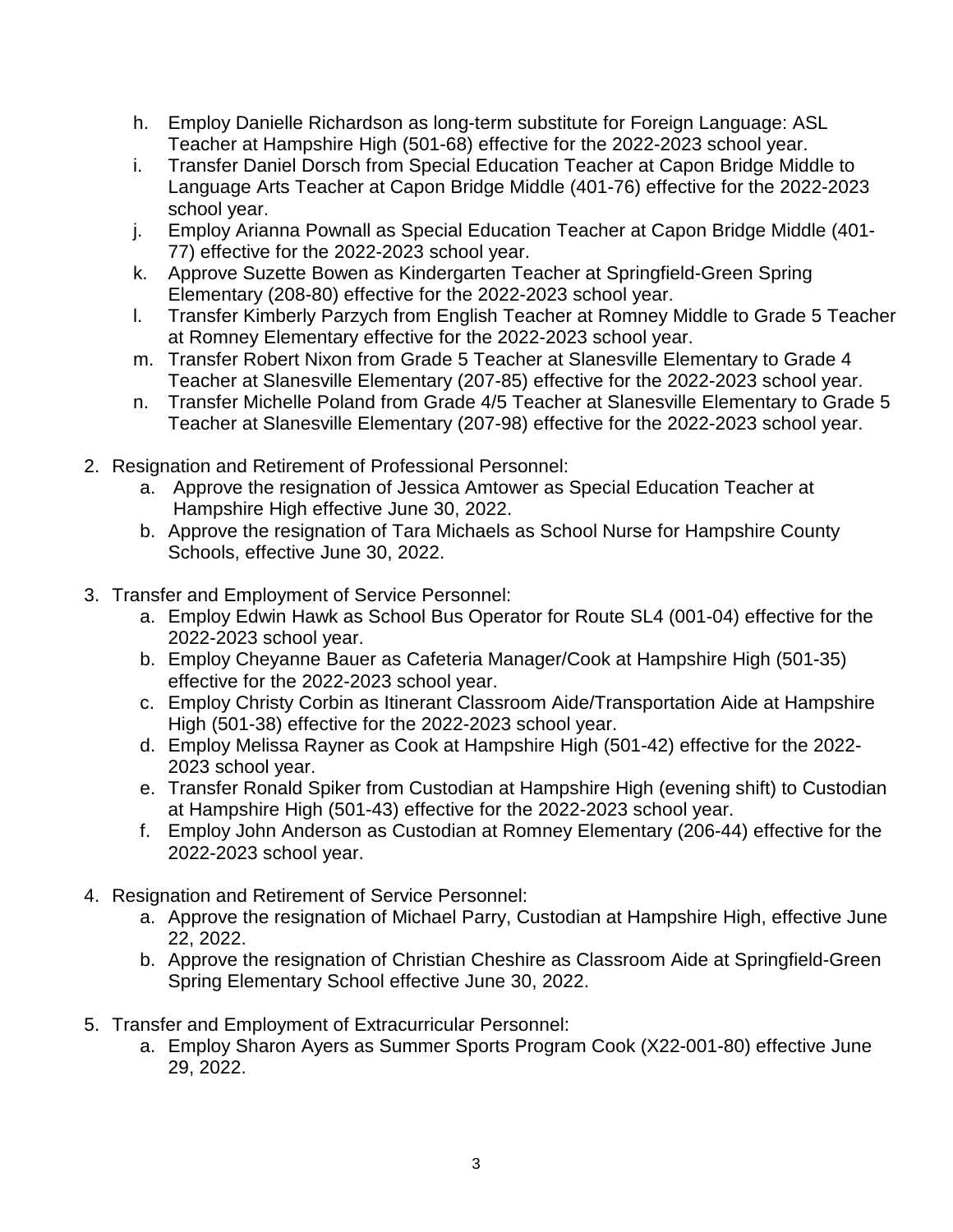- b. Employ James Nemith as Assistant Football Coach at Capon Bridge Middle (401-01) effective for the season of the sport.
- c. Employ Brittany Cunningham as Assistant Volleyball Coach at Romney Middle (402-04) effective for the season of the sport.
- d. Employ Crystal Dove as Summer School Aide (001-12- workshop) effective June 23, 2022.
- 6. Resignation of Extracurricular Personnel:
	- a. Approve the resignation of Butch Kuykendall as Head Girls' Basketball Coach and Head Girls' Track Coach at Capon Bridge Middle effective June 8, 2022.
	- b. Approve the resignation of Kali Gardner as Summer Sports Program Cook effective June 22, 2022.
- 7. Other:
	- a. Permission to contract with School Solutions, PLLC- Michael Powell for assessment purposes and training.
	- b. Approve the Memorandum of Understanding with Shepherd University for the Educator Preparation Program.
	- c. Approve Christian Cheshire, Student at University of Phoenix, to student teach at Springfield-Green Spring Elementary for the Fall 2022 semester.
	- d. Approve the contracted services of Sound Nutrition Dietician to develop special diets for the 2022-2023 school year.
	- o. Rescind the appointment of Patricia Crowley as long-term substitute for Grade 6 Teacher at Capon Bridge Middle (401-59) due to hiring a fully qualified applicant.
	- e. Permission to post for Pre-Kindergarten Teacher at Capon Bridge Elementary for the 2022-2023 school year.
	- f. Permission to post for an Itinerant Classroom Aide/Transportation Aide/Pre-Kindergarten/ECCAT at Capon Bridge Elementary for the 2022-2023 school year.
	- g. Approve Transportation Aide contract of Kay Boyer for Transportation Aide for Route CB3 for the 2022-2023 school year.
	- h. Approve Transportation Aide contract of Sherri Miller for Transportation Aide for Route CB8 for the 2022-2023 school year.
	- i. Approve Transportation Aide contract of Rebecca Roderick for Transportation Aide for Route RE8 for the 2022-2023 school year.
	- j. Approve Transportation Aide contract of Peggy Stafford for Transportation Aide for Route CB12 for the 2022-2023 school year.

Mrs. Rinker moved approval with Mr. Trimble seconding the motion that passed unanimously.

# VII. NON-CONSENT AGENDA ITEMS:

A. Superintendent Pancione recommended that Board members approve the Memorandum of Understanding between Hampshire County Commission and the Hampshire County Board of Education regarding the Prevention Resource Officer position at Hampshire High for July 1, 2022 to June 30, 2023.

Mr. Trimble moved approval with Mrs. Rinker seconding that passed unanimously.